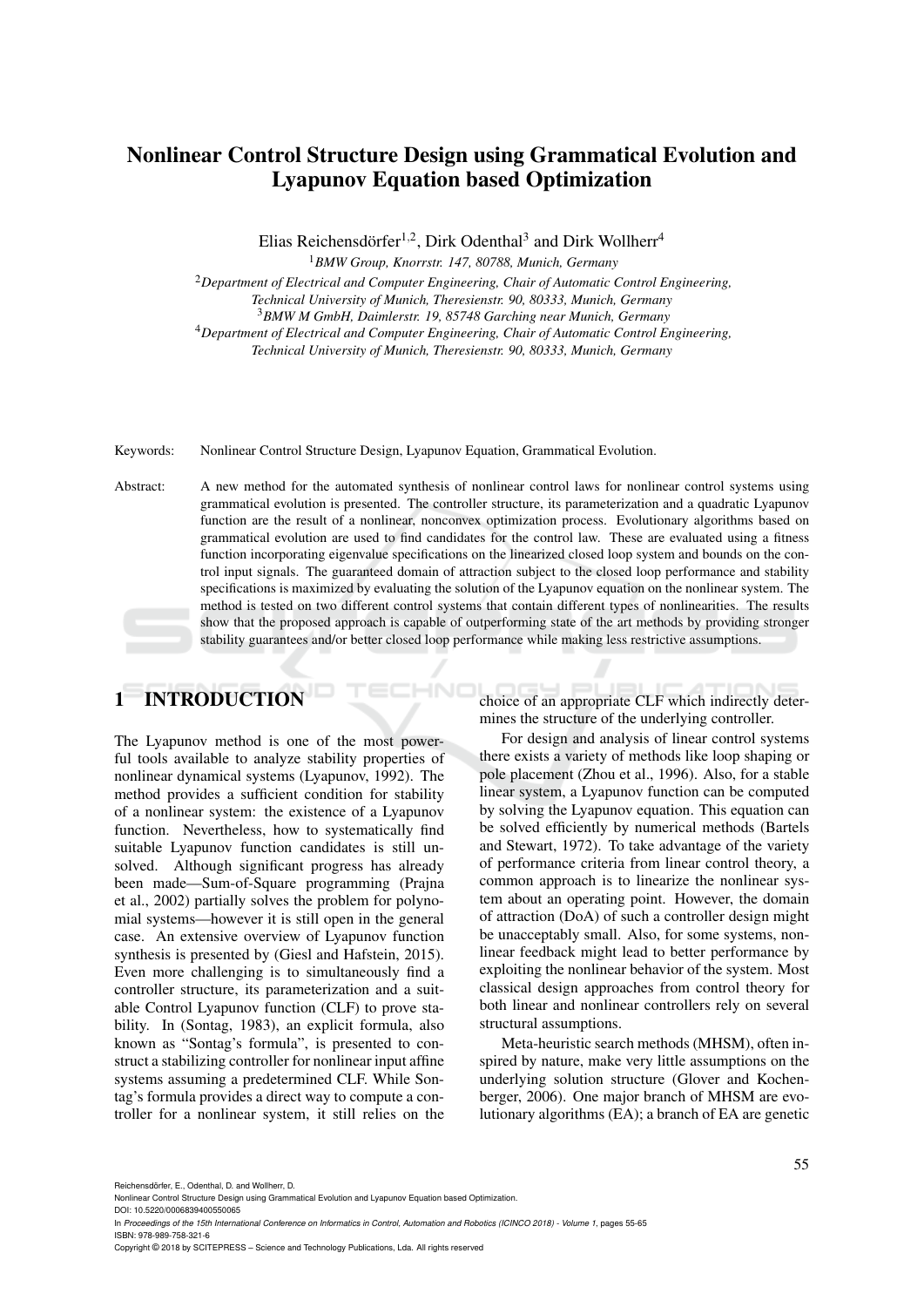algorithms (GA) by (Holland, 1975). GA have been extended to synthesize arbitrary programs by (Koza, 1992) with the method of genetic programming (GP). A variation of GP is grammatical evolution (GE) by (Ryan et al., 1998). Both GP and GE can not only optimize parameters for a given structure, but are able to optimize the mathematical structure itself. Due to this generality, it is appealing to tackle the problem of nonlinear control synthesis with these methods.

Meta-heuristic search methods have proven useful in various practical control applications. In (Precup et al., 2015), input membership functions of Takagi-Sugeno-Kang fuzzy models are tuned for an anti-lock braking system using simulated annealing and particle swarm optimization (PSO). The work by (Saadat et al., 2017) applies different MHSM for training echo state neural networks for time series prediction. In (Vrkalovic et al., 2017), different MHSM are combined with linear matrix inequalities for Takagi-Sugeno fuzzy controller design, applied to a cart pole. Identification of an optimal time delay feedback for active vibration control using a GA is shown in (Mirafzal et al., 2016), (Hosen et al., 2015) use a GA and PSO to improve prediction capabilities of neural networks for time series prediction. Other applications include energy management of hybrid electric vehicles (Chen et al., 2014a), tuning of proportional-integral-derivative (PID) controllers for inductive power transfer systems (Chen et al., 2014b) and heating systems (Singh et al., 2015). More applications can be found in (Haupt and Haupt, 1998) and (Poli et al., 2008).

Evolutionary algorithms have already been used for both structural controller design and Lyapunov function synthesis. In (Shimooka and Fujimoto, 2000), GP is used to generate a controller for the nonlinear inverted pendulum, while (Cupertino et al., 2002) use structural chromosomes in their EA to generate controllers for a nonlinear DC drive with variable load. In (Koza et al., 1999), the structure of a controller for a linear three lag plant is synthesized with GP, while in (Koza et al., 2000) the same control system, extended by a time delay, is considered. Robust controllers have been evolved by GP for linear interval plants (Chen and Lu, 2011) and for nonlinear systems (Reichensdörfer et al., 2017) using GE. The authors of (Gholaminezhad et al., 2014) use pareto optimization to find the structure of a linear controller with GP. All of these approaches focus on the synthesis of control laws only. Stability is either investigated using linear methods in a subsequent design step or by heuristic arguments obtained with simulation. However, there also exists work on using EA for structural optimization of Lyapunov functions.

In (Banks, 2002), GP is used to evolve Lyapunov functions for nonlinear systems, while (Grosman and Lewin, 2005) included a penalty term in their GP algorithm to avoid overly complex solutions. Further, (McGough et al., 2010) use GE for Lyapunov function synthesis. These methods focus on finding a Lyapunov function for a system to prove stability, but do not incorporate the search for control laws. In (Tsuzuki et al., 2006), GP was used to find the structure of Control Lyapunov-Morse functions. However, the controllers were constructed using Sontag's formula, not by using the EA directly. Finally, (Verdier and Mazo Jr, 2017) used GP to construct a switching rule based on CLF for a switched state feedback controller. However, the modes of the controller were limited to linear state feedback and actuator limits were not taken into account. Also, simulations of the switched state feedback controller showed high frequency chattering, which is often undesirable in practice. In general, few research exists that has combined CLF and EA so far.

In this paper, a new method is presented using GE to synthesize the structure of control laws for a nonlinear system and generate the CLF by solving the Lyapunov equation for the linearized system. The generated Lyapunov function is then evaluated on the *nonlinear system* as a performance measure. In the current state of the art, there is no method available to generate controller structures for nonlinear systems using CLF and EA that includes constraints on both the linearized dynamics and control effort. The main contribution is the introduction of a novel fitness function that simultaneously aims to maximize the guaranteed domain of attraction while taking into account constraints on the dynamics of the linearized closed loop system, as well as limitations of actuators. The motivation behind this is to identify controller structures that result in a predefined performance of the system when it is close to its equilibrium. At the same time, the domain of attraction is maximized in order to make the controller robust with respect to inhomogeneous initial conditions and perturbations. The GE algorithm chooses the structure of control laws such that the requirements on the linearized closed loop system are fulfilled and the domain of attraction of the systems associated quadratic Lyapunov function is maximized for the nonlinear system.

The remainder of this paper is organized as follows. In section 2, the concepts of Lyapunov stability and GE are summarized. Section 3 introduces a novel method for control structure design using GE. In section 4, we evaluate the proposed method on two nonlinear control systems. Finally, in section 5, a conclusion is drawn and an outlook for future work is given.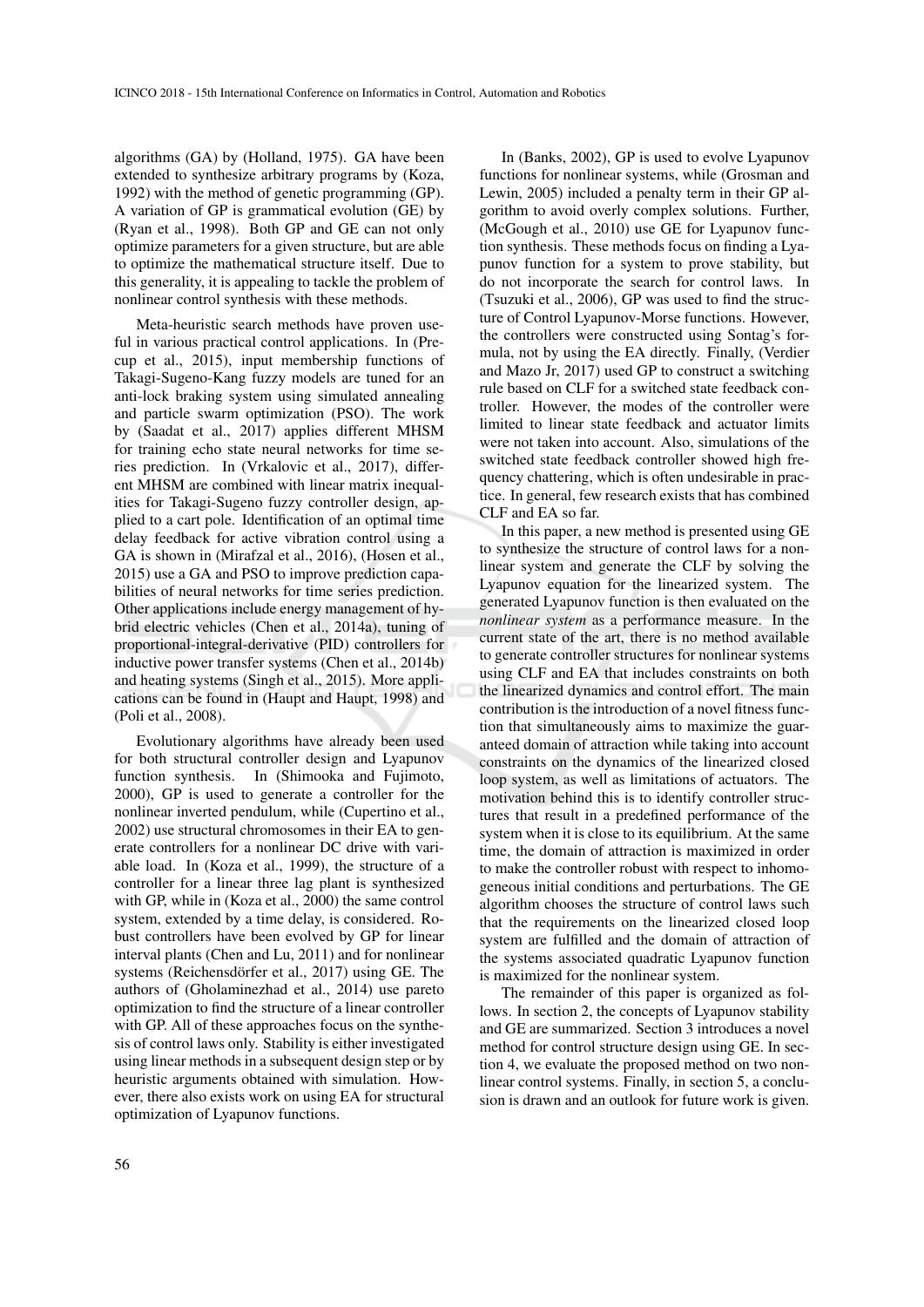#### 2 BACKGROUND

## 2.1 Lyapunov Stability and CLF

We consider autonomous dynamical systems of the form

$$
\dot{x} = f(x) \tag{1}
$$

with  $f: \mathbb{R}^n \to \mathbb{R}^n$ ,  $f \in C^{\infty}$  and  $x \in X \subseteq \mathbb{R}^n$ , where *x* denotes the state vector of the system. We are interested in the stability of equilibrium points of the system.

Definition 1. *A state x*∗ *is called an equilibrium if*  $f(x^*) = 0 \,\forall t.$ 

Remark 1. *We assume, without loss of generality, that x*∗ = 0 *since any non zero equilibrium can be transformed into the origin by change of coordinates.*

The stability of a given equilibrium is defined as follows.

Definition 2. *An equilibrium x*∗ *of the system (1) is called stable in the sense of Lyapunov if for every* ε > 0 *there exists some*  $\delta$ (**ε**,*t*<sub>0</sub>) *such that* 

$$
||x(t_0)|| < \delta \Rightarrow ||x(t)|| < \varepsilon, \forall t \ge t_0.
$$
 (2)

*Otherwise, the equilibrium is called unstable. If additionally for*  $||x(t_0)|| < \delta \Rightarrow \lim_{t \to \infty} ||x(t)|| = 0$ , the *equilibrium is called asymptotically stable.*

First, the notion of positive and negative (semi) definiteness of a function is required.

**Definition 3.** Let  $X_0 \subseteq \mathbb{R}^n$  be a connected set con*taining the origin.* A function  $V : \mathbb{R}^n \to \mathbb{R}$  is called *positive definite on X*0*, if*

$$
V(0) = 0 \tag{3}
$$

$$
V(x) > 0, x \in X_0 \setminus \{0\},\tag{4}
$$

*denoted by*  $V(x) \succ 0$  *and positive semi-definite if inequality (4) is non-strict, denoted by*  $V(x) \succeq 0$ *. A function V*(*x*) *is called negative (semi)-definite if*  $-V(x)$  *is positive (semi)-definite, denoted by*  $V(x) \prec 0$ *and*  $V(x) \leq 0$  *respectively.* 

Stability of (1) can be determined using the direct method of Lyapunov.

**Definition 4.** A function  $V : \mathbb{R}^n \to \mathbb{R}$  is a Lyapunov *function for (1) if for*  $x \in X_0$ 

$$
V(x) \succ 0 \tag{5}
$$

$$
\dot{V}(x) = \frac{\partial V}{\partial x} f(x) \preceq 0 \tag{6}
$$

*and strict Lyapunov function if*  $\dot{V}(x) \prec 0$ *.* 

Existence of a (strict) Lyapunov function is sufficient to proof (asymptotic) stability of an equilibrium. If additionally  $X_0 = \mathbb{R}^n$  and  $\lim_{\|x\| \to \infty} V(x) \to \infty$ , the stability property holds true globally.

The domain of attraction is given by the next definition.

Definition 5. *Domain of attraction*

$$
\mathcal{D}(x^*) = \{ x \in \mathbb{R}^n : \lim_{t \to \infty} \varphi(t, 0, x) = x^* \}, \qquad (7)
$$

*where*  $\Phi(t, t_0, x_0)$  *denotes the solution of (1) starting at t*<sup>0</sup> *under the initial condition x*0*.*

Now a dynamical system with static state feedback  $u(x)$  of the form

$$
\dot{x} = f(x, u(x))\tag{8}
$$

is considered. Here  $u(x) \in \mathbb{R}^m$  is the control law to be defined. The idea of CLF is now to choose  $u(x)$ , such that the Lyapunov conditions from definition 4 hold true. Since this step is difficult in general, we want to automatize it using GE. Before we proceed with stating the optimization problem, an introduction to the GE algorithm is given.

#### 2.2 Grammatical Evolution

Common evolutionary algorithms simulate natural selection mechanisms to evolve solutions. In this work, the focus is set on genetic algorithms (Holland, 1975). There, a fitness function determines the statistical survival probability of an individual within a population. Individuals are then selected based on their fitness and recombined by the crossover operator in order to produce offspring. The mutation operator finally adds additional diversity to the population by randomly modifying solutions. The flowchart of a typical GA is illustrated in figure 1. GA are well known for parameter tuning but have also been extended to perform structure optimization (Koza, 1992), an approach called genetic programming.



Figure 1: Flowchart of a genetic algorithm.

Grammatical evolution (Ryan et al., 1998), a variation of GP, is based on the idea to define a grammar in Backus-Naur form (BNF) (Backus, 1959; Naur et al., 1969) to parse an integer string into an executable program. This works by interpreting a string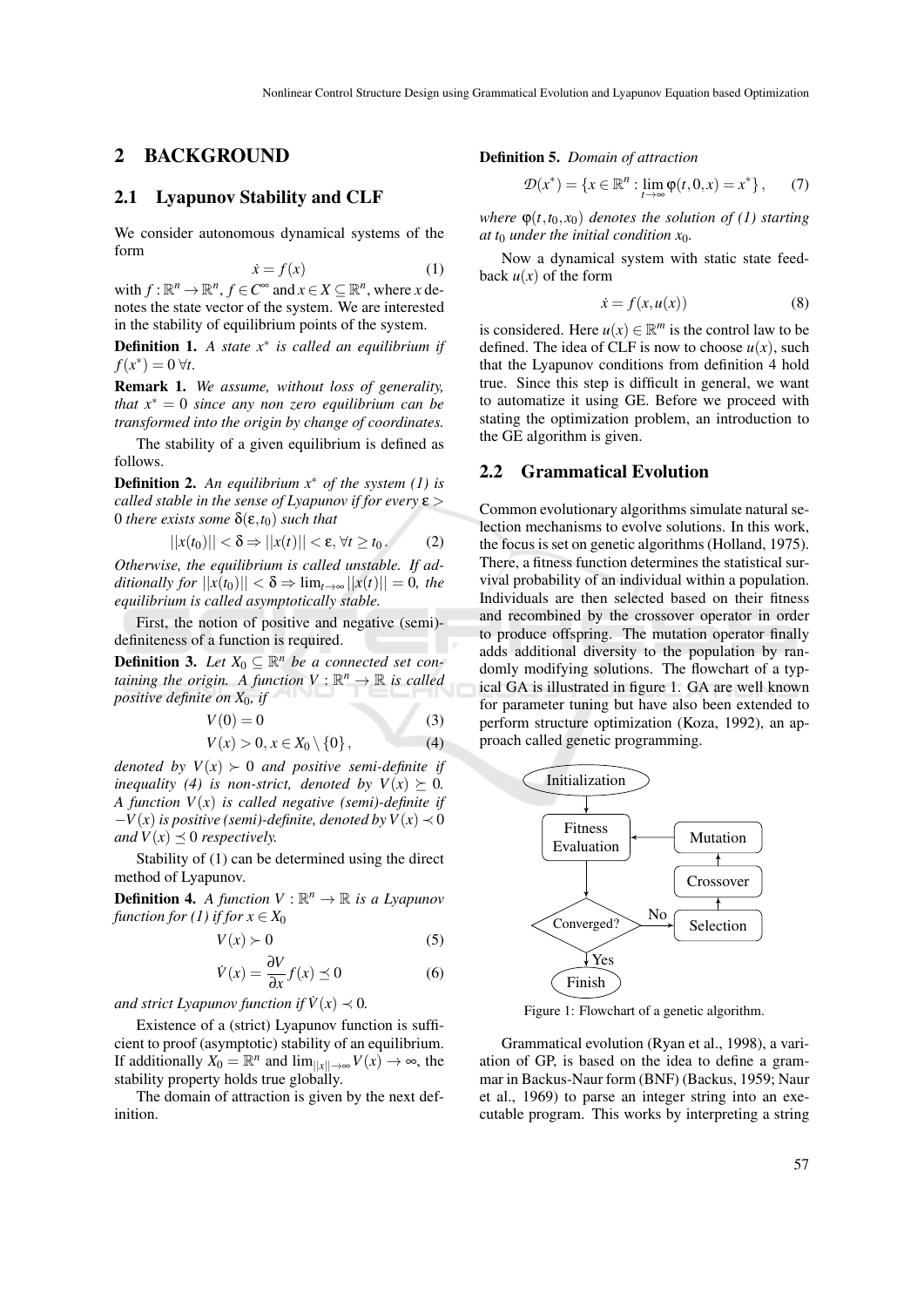of integer numbers as a programming language. The GE algorithm compiles this language using a grammar in BNF. The generated program, which in many applications is just a mathematical formula, can then be evaluated. The result of this evaluation is rated by a user-defined metric, which serves as a fitness value for the corresponding individual. A grammar in BNF can be described by the following definition.

Definition 6. *A context free grammar is the 4-tuple*  $G = (\mathcal{N}, \Sigma, \mathcal{P}, \mathcal{S})$  *where*  $\mathcal{N}$  *is the finite set of nonterminals,*  $\Sigma$  *the finite set of terminals with*  $\mathcal{N} \cap \Sigma = \emptyset$ *,*  $S \in \mathcal{N}$  *the start symbol. The vocabulary of G is*  $V =$ *N* ∪Σ*, which gives the finite set of production rules*  $as\ \mathcal{P}\subset (\mathcal{V}^*\setminus \Sigma^*)\times \mathcal{V}$ , each of the form  $\mathcal{N}\rightarrow \mathcal{V}^*$ .

Here, ∗ denotes the Kleene star operator. Example 1 shows, how this concept can be used to translate an integer vector into a mathematical expression.

Example 1. *We choose an example grammar G like* in definition 6 as  $\mathcal{N} = \{ \langle e \rangle, \langle op \rangle, \langle v \rangle, \langle c \rangle \},$  $\Sigma = \{+, -, x, 1\}, \quad S = \langle e \rangle \text{ and } P = \{\langle e \rangle \stackrel{r_1}{\rightarrow}$  $\langle op \rangle (\langle e \rangle, \langle e \rangle), \langle e \rangle \stackrel{r_2}{\rightarrow} \langle v \rangle, \langle e \rangle \stackrel{r_3}{\rightarrow} \langle c \rangle, \langle op \rangle \stackrel{r_4}{\rightarrow} +, \langle op \rangle \stackrel{r_5}{\rightarrow}$  $\langle v \rangle \stackrel{r_6}{\rightarrow} x, \langle c \rangle \stackrel{r_7}{\rightarrow} 1$ 

*Consider an example individual, arbitrarily chosen as*  $i_{GE} = \begin{bmatrix} 6 & 4 & 1 & 2 & 5 & 2 \end{bmatrix}^T$ . Dispatching the *current rule r<sup>k</sup> is done using the modulo operator as*  $i_{GE,k}$  mod *p* where  $i_{GE,k}$  *is called the k-th codon of*  $i_{GE}$ *and p is the number of available rules from the current non-terminal. This example starts with*  $S = \langle e \rangle$ *. Since*  $\langle e \rangle$  *can be expanded by the three rules r*<sub>1</sub>*, r*<sub>2</sub>*, r*3*, in the first step, p* = 3*. Modulo dispatch selects the first rule since i<sub>GE,1</sub> mod*  $p = 6$  *mod*  $3 = 0$ *. The translation process is then continued by unfolding all nonterminals from left to right as shown in table 1.*

Table 1: Parsing process on  $i_{GE}$  using  $G$ .

| Expression                                                 |
|------------------------------------------------------------|
| $\langle e \rangle$                                        |
| $\langle op \rangle(\langle e \rangle, \langle e \rangle)$ |
| +( $\langle e \rangle$ , $\langle e \rangle$ )             |
| $+(\langle v \rangle, \langle e \rangle)$                  |
| $+(x, \langle e \rangle)$                                  |
| + $(x, \langle c \rangle)$                                 |
| $+(x, 1)$                                                  |
|                                                            |

This procedure shows that the example individual represents the expression  $x + 1$ . If the mapping is not finished yet but ran out of codons, the wrapping technique is used, starting from the beginning of *i*GE. To avoid infinite loops, a maximum wrapping count is defined. After exceeding this count, all recursive rules are eliminated from *P* (in example 1 that would be  $r_1$ ), such that the parsing is guaranteed to terminate in a finite number of steps.

#### 3 METHODS

#### 3.1 Linear Performance Measures

For applicability and interpretability it is desirable to define performance criteria from linear control theory for the synthesized controllers. Therefore, we use Jacobian linearization of the closed loop system about the equilibrium  $x^*$  with  $\delta x = x - x^*$ . An approximation of the system dynamics by linearization is then given by

$$
\delta \dot{x} = \left[\frac{\partial f}{\partial x}\right] \Big|_{x=x^*} \delta x = A_c \delta x. \tag{9}
$$

The first step is therefore to insert the GEgenerated control law into (8) and perform the above linearization. Afterwards, methods from linear control theory can be applied as performance measures. In this work we use a common approach for pole placement presented in (Ackermann et al., 2002), where a suitable region Γ in the complex *s*-plane is defined,

$$
\Gamma_T = \left\{ s = \sigma + j\omega : \sigma \le -\frac{1}{T_{\text{max}}} \right\},\tag{10}
$$

$$
\Gamma_{\omega} = \left\{ s = \sigma + j\omega : \sqrt{\sigma^2 + \omega^2} \le \omega_{\text{max}} \right\},\qquad(11)
$$

$$
\Gamma_{\zeta} = \left\{ s = \sigma + j\omega \, : \, |\omega| \leq \frac{\sqrt{1 - \zeta_{\min}^2}}{\zeta_{\min}} |\sigma| \right\}, \quad (12)
$$

$$
\Gamma = \Gamma_T \cap \Gamma_{\omega} \cap \Gamma_{\zeta} \tag{13}
$$

Here,  $\zeta_{\text{min}}$  specifies the minimum damping of the system,  $T_{\text{max}}$  the maximum time constant and  $\omega_{\text{max}}$ the maximum frequency of the linearized system from (9). The area spanned by this definition is a circular sector with "cropped top", an example is shown in figure 2.



Figure 2: Example Γ-region (grey) for pole placement.

To assign a fitness value to a given controller, the centroid of this region can be used. We propose the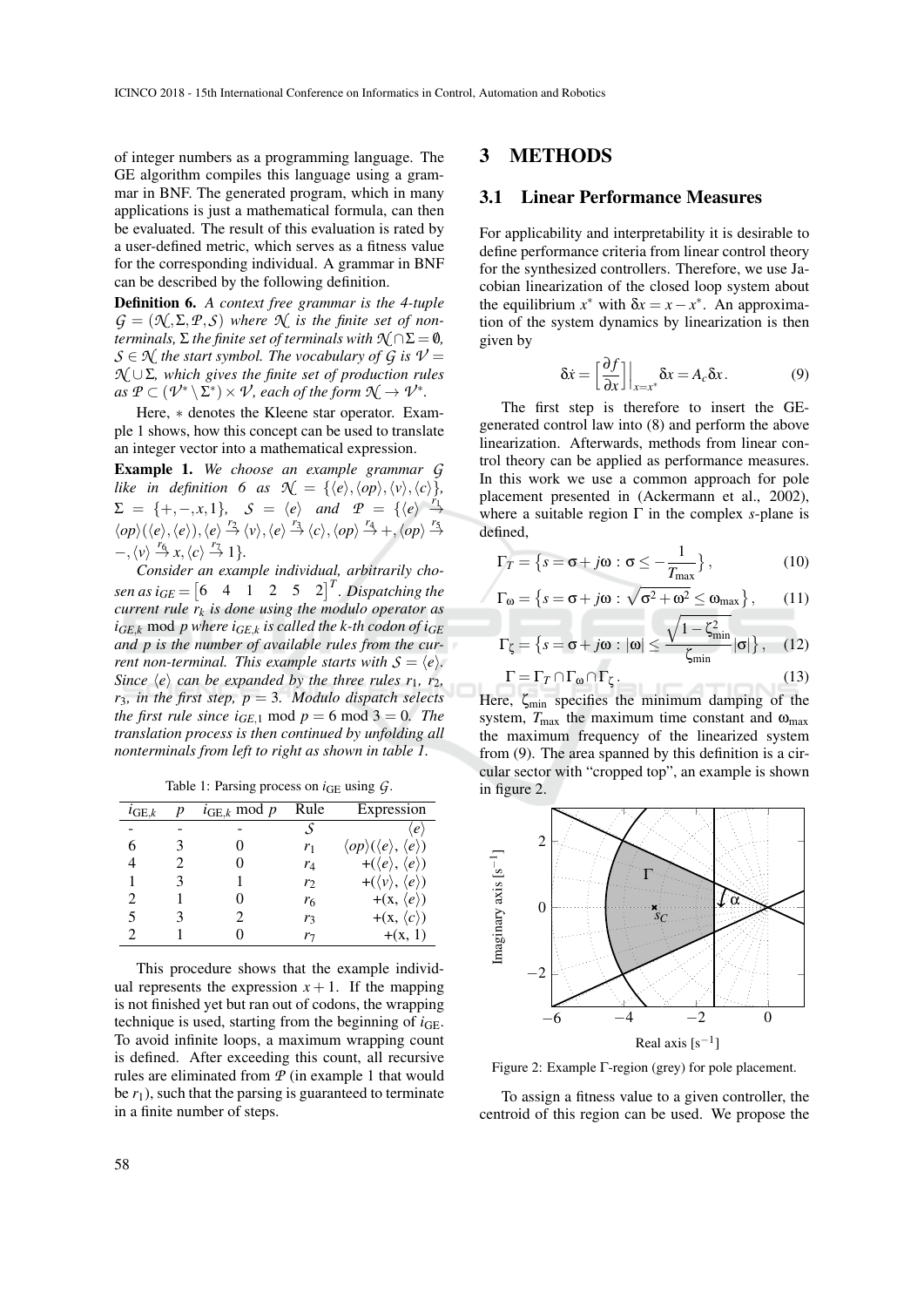following analytic formula for the centroid of the Γregion from figure 2.

**Proposition 1.** *The centroid*  $s_C = \sigma_C + j\omega_C$  *of the stability area* Γ *spanned in the complex s-plane by equation (13) as a function of the design parameters* ζ*min, Tmax and* ω*max with* ζ*min* ∈ (0,1]*, Tmax* > 0 *and*  $\omega_{max} > 1/T_{max}$  *is given by* 

$$
\omega_C = 0, \sigma_C = \begin{cases} \frac{M_1 + M_2}{A_1 + A_2}, & \Delta > 0 \ (14a) \\ M_1/A_1, & \Delta \le 0 \ (14b) \end{cases}
$$

*where*

$$
\Delta = \omega_{max} \zeta_{min} - \frac{1}{T_{max}}\,,\tag{15}
$$

$$
A_1 = \frac{1}{4} \omega_{max}^2 (2\alpha - \sin(2\alpha)), \qquad (16)
$$

$$
M_1 = -\frac{1}{3}\omega_{max}^3 \sin^3(\alpha), \qquad (17)
$$

$$
A_2 = \frac{\sqrt{1 - \zeta_{min}^2}(\omega_{max}^2 \cos^2(\alpha) T_{max}^2 - 1)}{2\zeta_{min} T_{max}^2},
$$
 (18)

$$
M_2 = \frac{-\sqrt{1 - \zeta_{min}^2(\omega_{max}^3 \cos^3(\alpha) T_{max}^3 - 1)}}{3\zeta_{min} T_{max}^3}
$$
 (19)

*and*

$$
\alpha = \begin{cases}\n\arctan\left(\frac{\sqrt{1 - \zeta_{min}^2}}{\zeta_{min}}\right), & \Delta > 0 \quad (20a) \\
\arccos\left(\frac{1}{\omega_{max}T_{max}}\right), & \Delta \le 0. \quad (20b)\n\end{cases}
$$

*Proof.* Because of the symmetry of the Γ-region,  $\omega_C$ has to be 0. It is sufficient to examine the curve above the real axis. For the real part of the Γ-centroid, two cases have to be considered.

**Case 1.** *If*  $\Delta \leq 0$ *, the*  $\Gamma$ -region reduces to a circular *segment.* Then  $\sigma_C$  *is given by*  $M_1/A_1$ *, the known standard formula for the centroid of a circular segment.*

Case 2. *If*  $\Delta > 0$ ,  $\sigma_C$  *can be derived by calculating the centroids of the circular segment and the remaining quadrilateral. The centroid and the upper half of the area of the circular segment are known as*

$$
\sigma_{C,1} = -\frac{4\omega_{max}\sin^3(\alpha)}{3(2\alpha - \sin(2\alpha))},
$$
\n(21)

$$
A_1 = \frac{1}{4} \omega_{max}^2 (2\alpha - \sin(2\alpha)).
$$
 (22)

*The area and momentum of the upper half of the*

*quadrilateral can be computed using integration*

$$
A_2 = -\frac{\sqrt{1 - \zeta_{min}^2}}{\zeta_{min}} \int_{-\omega_{max} \cos(\alpha)}^{-1/T_{max}} \sigma d\sigma, \qquad (23)
$$

$$
M_2 = -\frac{\sqrt{1-\zeta_{min}^2}}{\zeta_{min}} \int_{-\omega_{max}\cos(\alpha)}^{-1/T_{max}} \sigma^2 d\sigma, \qquad (24)
$$

*which then, with the relation*  $\sigma_{C,i} = M_i/A_i$ , yields *the above result for the composite centroid of the* Γ*region.*

Now we can define a fitness measure for the GE algorithm as follows.

Definition 7. *Given the eigenvalues* λ*<sup>i</sup> from the system matrix A<sup>c</sup> of a linearized system (9) and a* Γ*region defined by the triple* (*Tmax*,ζ*min*,ω*max*) *the first part of the total fitness value is given by*

$$
\phi_{linear} = 1 + \frac{1}{n} \sum_{i=1}^{n} \left\{ \begin{array}{ll} ||\lambda_i - s_C||_2^2, & \lambda_i \notin \Gamma \quad (25a) \\ 0, & \lambda_i \in \Gamma \quad (25b) \end{array} \right.
$$

Remark 2. *The value of* φ*linear describes the mean deviation of the eigenvalues of A<sup>c</sup> not contained in* Γ *from the geometrical mean (the centroid) of* Γ*. Note that this only makes sense because* Γ *is convex and connected. Otherwise the centroid is not guaranteed to lie within the specified region.*

Remark 3. *In principle, different* Γ*-regions to the proposed could be used. The advantage of this region however, is that it is widely used, compare (Ackermann et al., 2002) or (Chilali and Gahinet, 1996), can be parameterized by three meaningful values and is both convex and connected, see remark 2.*

Next, we want the controller not only to place the poles of the linearized closed loop system (9) in the Γ-region (13), but also to obtain a guaranteed domain of attraction, which is as large as possible. We continue by stating this requirement as an optimization problem and then propose a formulation compatible to a GE algorithm, in order to make it computationally tractable.

#### 3.2 Domain of Attraction Estimation

To obtain an estimate for the stability region of the synthesized controller, we use the fact that a subset of the DoA (7),  $\Omega_c \subseteq \mathcal{D}(0)$  can be computed using

$$
\Omega_c = \{x \in \mathbb{R}^n : V(x) \le c\},\tag{26}
$$

with  $c \in \mathbb{R}^+$ , as long as  $V(x)$  fulfills the Lyapunov conditions from definition 4 on  $\Omega_c$ . The task of finding a controller that maximizes the domain of attraction and satisfies the constraints defined in section 3.1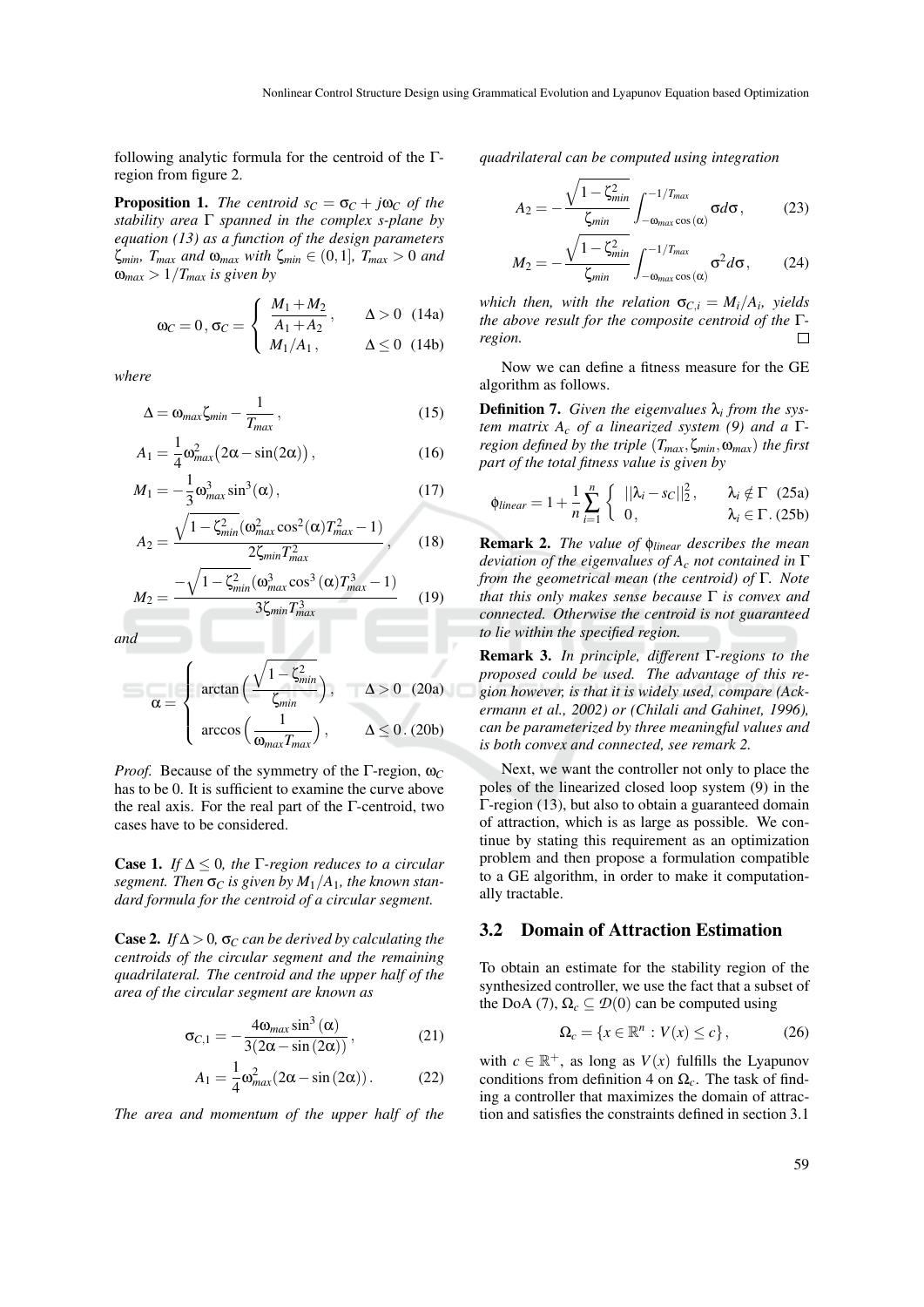can then be stated as the constrained, bilevel optimization problem

$$
\begin{array}{ll}\text{maximize} & L(\Omega_c^{\star})\\ u \in U(\mathcal{G}) \end{array} \tag{27a}
$$

*c*

subject to 
$$
\Omega_c^* = \{x \in \mathbb{R}^n : V(x) \le c^*\},
$$
 (27b)

$$
{}^{\star} = \underset{x \in \mathbb{R}_{\neq 0}^n}{\text{minimize}} \quad V(x) \tag{27c}
$$

subject to 
$$
\dot{V}(x) = 0
$$
, (27d)

$$
\lambda_i(A_c) \in \Gamma \ \forall i \in \{1, \ldots, n\}, \qquad (27e)
$$

$$
A_c^T P + P A_c + Q = 0, \qquad (27f)
$$

$$
P = P^T \succ 0, \tag{27g}
$$

$$
V(x) = x^T P x, \qquad (27h)
$$

 $|u_i(x)| \le u_i_{\text{max}}$  ∀  $j \in \{1, \ldots, m\}$ . (27i)

Here,  $L(\Omega_c^{\star})$  denotes the Lebesgue-measure of  $\Omega_c^{\star}$ , which can be interpreted as the maximum volume of the estimated domain of attraction (26) for a given  $u(x)$ . Furthermore,  $U(G)$  is the function space of control laws  $u(x)$ , that can be generated by a user-defined grammar *G*, specified in definition 6. Following, *u*max is the actuator limit,  $\lambda_i(A_c)$  the *i*-th eigenvalue of  $A_c$ (9) and  $\Gamma$  the region for pole placement (13). Equations (27c) and (27d) describe the standard optimization problem of finding the largest level curve of  $V(x)$ where  $\dot{V}(x) \preceq 0$ , for example discussed in (Saleme et al., 2011). In the proposed setup, this is only one constraint of the outer optimization problem (27a), (27b) of finding a suitable control law  $u(x)$ . Constraint (27e) ensures that the poles of the linearized system (9) are placed in the  $\Gamma$ -region (13), while (27i) limits control effort.

In order to produce correct results, it is necessary that  $V(x) > 0$ , which can be difficult to test numerically for arbitrary  $V(x)$ . Therefore we use the solution *P* of the Lyapunov equation, given  $Q \succ 0$ , of the linearized closed loop system (9) to construct a symbolic representation of  $V(x)$  (27f), (27g), (27h). In this work we choose *Q* as the identity matrix. Now we perform a Monte Carlo sampling on  $V(x)$  and  $\dot{V}(x)$ within a region of interest of the state space  $X_c \subset \mathbb{R}^n$ . The time derivative  $\dot{V}(x)$  is calculated for the nonlinear system symbolically by automatic differentiation. The DoA is estimated using algorithm 1, which is a modified version of the algorithm presented in (Najafi et al., 2016): We store the samples  $V(x_i)$  in a list *L* (line 5), which is used to estimate the DoA (lines 8-11). This algorithm is used to solve the inner optimization problem (27c), (27d).

The proportion  $k/N$  is then a normalized approximation of the size of the domain of attraction on the sample set by Monte Carlo integration and gives the final fitness measure to be minimized by the GE algo-

| Algorithm 1: Domain of attraction estimation.                                  |
|--------------------------------------------------------------------------------|
| 1: <b>procedure</b> DOASIZE( $V(x)$ , $\dot{V}(x)$ , $X_c$ , N)                |
| Initialization: $c \leftarrow \infty, k \leftarrow 0, L \leftarrow \emptyset$  |
| for $i \leftarrow 1$ to N do                                                   |
| Pick random state $x_i \in X_c$                                                |
| $L \leftarrow (L, V(x_i))$ $\triangleright$ Store $V(x_i)$ in a list L         |
| if $V(x_i) < c$ and $\dot{V}(x_i) \ge 0$ then                                  |
| $c \leftarrow V(x_i)$                                                          |
| <b>for</b> $i \leftarrow 1$ to N do $\triangleright$ Estimate the DoA size     |
| <b>if</b> $L_i < c$ then $\triangleright L_i$ is the <i>i</i> -th element of L |
| $k \leftarrow k+1$                                                             |
| return $k/N$                                                                   |
|                                                                                |

rithm, which includes (27a)-(27h),

$$
\phi = \begin{cases} \phi_{\text{linear}}, & \phi_{\text{linear}} > 1 \qquad (28a) \\ 1 - k/N, & \phi_{\text{linear}} = 1 \qquad (28b) \end{cases}
$$

Additionally, we apply a smooth, symmetric saturation with  $|u_j(x)| \le u_{j,\text{max}}(x)$  as shown in (Graichen et al., 2010) to account for (27i). The function

$$
u_{j, \text{sat}} = u_{j, \text{max}} - \frac{2u_{j, \text{max}}}{1 + \exp(2u_j/u_{j, \text{max}})}
$$
(29)

approximates a "hard" saturation, keeping *u*sat and therefore the CLF differentiable.

Remark 4. *While most methods cited in section 1 for evaluating the quality of a Lyapunov function within an EA framework for Lyapunov function synthesis use some kind of sampling, most only count the proportion of the samples that satisfy conditions in defnition 4. However, this measure is not very robust like the example*  $V(x_1, x_2) = x_1^2$  *demonstrates. Since with random samples, it is practically impossible to hit a value on the zero line*  $x_2 = 0$ *, the algorithm will not detect positive semi-definiteness of*  $V(x_1, x_2)$ *. This however is crucial for stability analysis since*  $V(x_1, x_2) \geq 0$  *implies that no conclusion about stability can be drawn.*

**Remark 5.** *Explicitly sampling on the axis*  $x_2 = 0$  *using grid based techniques does not address the problem either as the example*  $V(x_1, x_2) = (\sin(\beta)x_1 +$  $cos(\beta)x_2)^2$  *with some*  $\beta \in (-\pi/2, \pi/2) \setminus \{0\}$  *shows. We therefore expect a more robust measure using the proposed method, since V*(*x*)*, generated as a solution to (27f), is automatically positive definite. If (27f) is not solvable for some generated controller, it is assigned the worst possible fitness,*  $\phi = \infty$ *.* 

In the following section, we use a GE algorithm to solve the optimization problem (27a)-(27i) for two nonlinear benchmark systems in order to show the efficiency of the proposed method.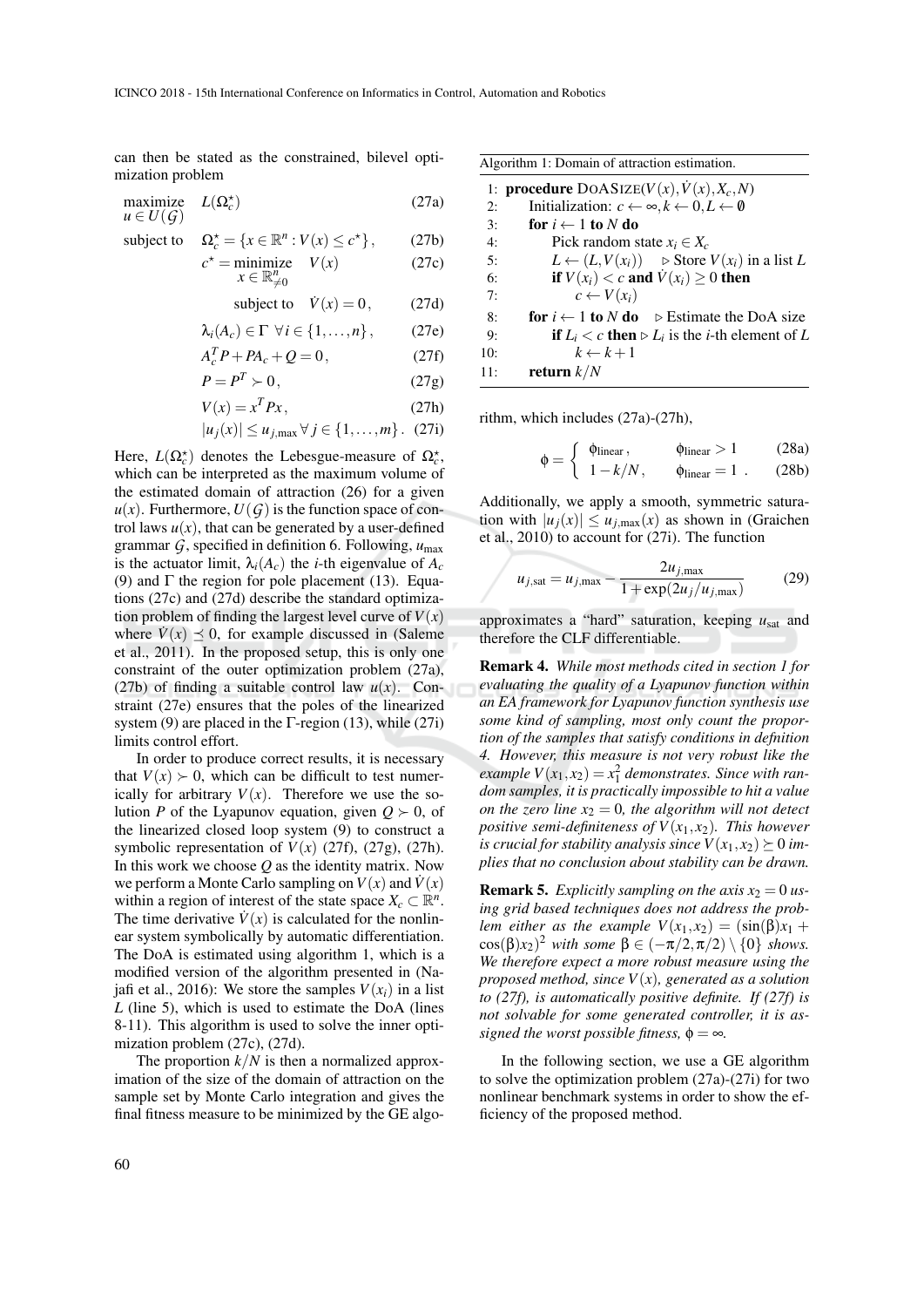## 4 EXPERIMENTS

## 4.1 Metrics and Setup

Table 2 shows the parameters of the GE algorithm.

Table 2: Grammatical evolution setup.

| Parameter               | Value                     |
|-------------------------|---------------------------|
| Population size         | 100                       |
| Number of generations   | 5000                      |
| Mutation rate           | 0.05                      |
| Initial genome length   | $\sim \mathcal{U}{10,20}$ |
| Initial genome values   | $\sim \mathcal{U}{0,20}$  |
| Max. wrapping count     | 5                         |
| Max. tree depth         | 15                        |
| Selection               | Rank selection            |
| Crossover               | Cut and splice            |
| Mutation                | Uniform multi-point       |
| Elitism rate            | 0.1                       |
| Selection pressure      | 1.5                       |
| Monte Carlo sample size | 5000                      |

The grammar  $G = (\mathcal{N}, \Sigma, \mathcal{P}, \mathcal{S})$  used for the optimization was chosen as

$$
S = \langle e \rangle, \n\mathcal{N} = \{ \langle e \rangle, \langle op \rangle, \langle f \rangle, \langle v \rangle, \langle c \rangle \},
$$
\n(30)\n(31)

$$
\Sigma = \{+, -, \times, /, \sin, \cos, \arctan, x_1, ..., x_n, C\}, (32)
$$

with the following mapping, denoted in BNF syntax, by the production rules *P*,

$$
\langle e \rangle ::= \langle op \rangle (\langle e \rangle, \langle e \rangle) | \langle f \rangle (\langle e \rangle) | \langle v \rangle | \langle c \rangle
$$
 (33a)

$$
\langle op \rangle ::= + \vert - \vert \times \vert / \tag{33b}
$$

$$
\langle f \rangle ::= \sin \mid \cos \mid \arctan \tag{33c}
$$

$$
\langle v \rangle ::= x_1 \mid \dots \mid x_n \tag{33d}
$$

$$
\langle c \rangle ::= C. \tag{33e}
$$

Here, *C* represents 10000 randomly generated constants, drawn from a continuous uniform distribution  $\sim \mathcal{U}(-10,10)$ . This provides a variety of different constants for the GE algorithm, such that parameters of the control law can be fine-tuned.

#### 4.2 Nonlinear Oscillator Example

We validate the proposed method on two different test systems. The first example is adopted from (Doyle et al., 1996), describing a two dimensional oscillator with highly nonlinear dynamics,

$$
\dot{x}_1 = x_2 \tag{34}
$$

$$
\dot{x}_2 = \exp(x_2) (\cos(x_1) \sin(x_1) - 2x_1 + u), \quad (35)
$$

with  $x_1 \in [-4, 4]$ ,  $x_2 \in [-4, 4]$ . Additionally we introduce the constraint that  $u \in [-5, 5]$ . The parameters for the Γ-region were defined as  $T_{\text{max}} = 1$  s,  $\zeta_{\text{min}} = 0.7$ and  $\omega_{\text{max}} = 5 \text{ s}^{-1}$ . After several iterations, the GE algorithm produces the following control law of non obvious structure

$$
u_{\rm GE} = -3x_2^3 + 2x_1x_2^2 + (x_1 - 2)x_2, \qquad (36)
$$

with the associated Lyapunov function

$$
V(x) = 1.5x_1^2 + 0.5x_2^2 + x_1x_2.
$$
 (37)

The eigenvalues of the closed loop system are both located at  $(-1,0)$ , satisfying the specified requirements on the linearization of the system. We now use Jacobian linearization (JL) of the uncontrolled, saturated system and pole placement to generate a linear controller with the same eigenvalues, given by

$$
u_{\text{JL}} = -2x_2. \tag{38}
$$

Notice that both controllers (36) and (38) have the same linearized closed loop eigenvalues and therefore the same quadratic Lyapunov function (37) according to equation (27f). While their performance is therefore locally equivalent, it differs when getting farther from the equilibrium. Figure 3 shows the estimated domain of attraction for the GE controller (solid, blue) and the linear controller (dashed, blue). The orange lines indicate the level sets, where  $\dot{V}(x) = 0$  for the GE controller (solid, orange) and the linear controller (dashed, orange). The GE controller shows a guaranteed DoA larger by a factor of 4.57 compared to the linear controller. This estimate was computed using algorithm 1 with a sample size of  $N = 10^6$ . Notice, that for the optimization itself, a significantly smaller sample size, namely  $N = 5000$ , as given in table 2, was sufficient to achieve this result.



Figure 3: Comparison of domains of attraction.

One single optimization run on this example took approximately 30 seconds on a 2.8 GHz CPU, with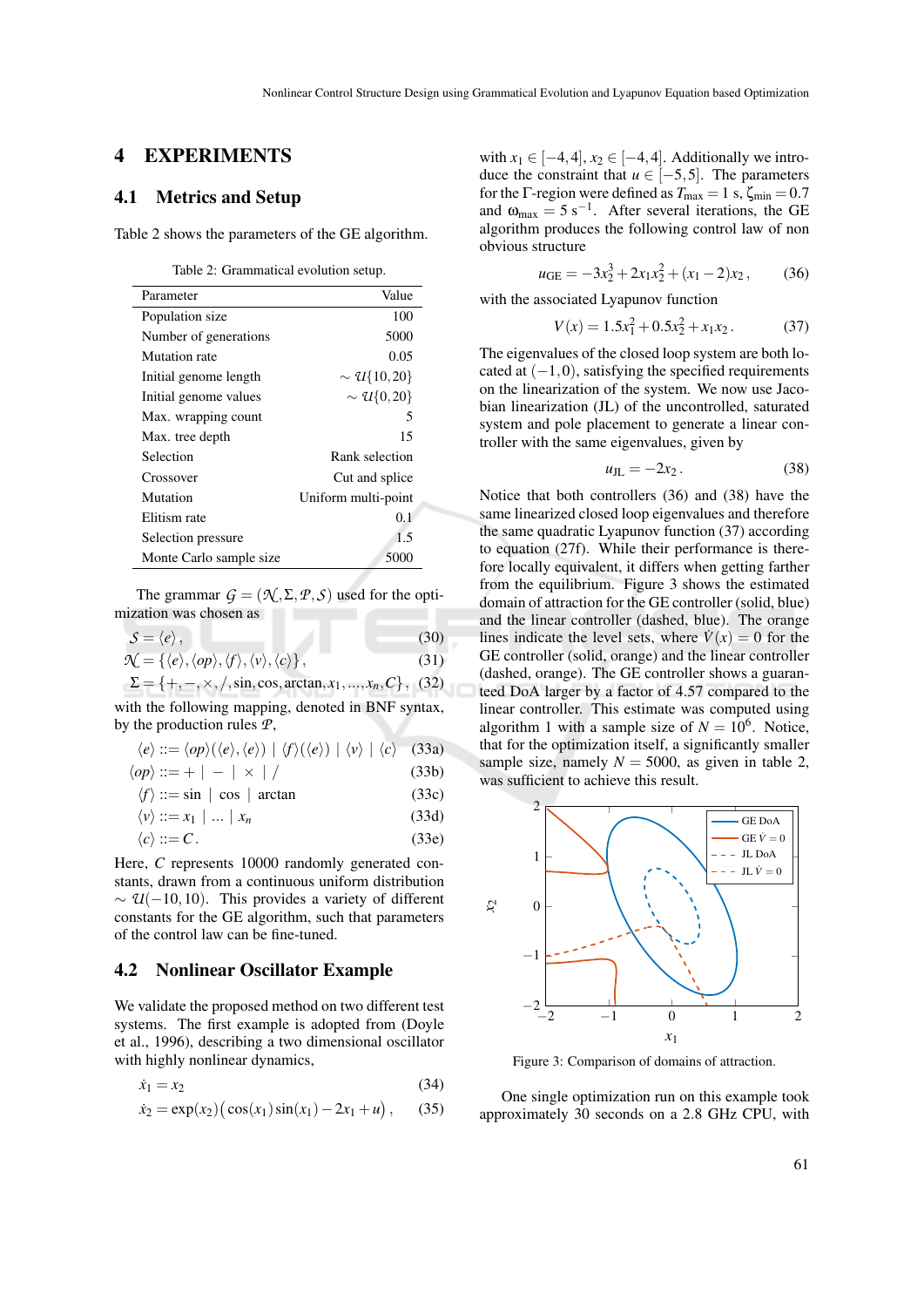the algorithm implemented in C++, using the options from table 2. Out of 100 different, randomly initialized optimization runs, each run produced a controller that satisfied the linear requirements. Also, the associated Lyapunov function guaranteed stability in an area of the state space approximately of the size shown in figure 3 within  $\pm 5\%$  deviation.

#### 4.3 Anti-lock Braking Example

Additionally, we test the proposed method on a nonlinear anti-lock braking system (ABS) with longitudinal vehicle dynamics using a quarter car model. This model serves as another benchmark problem to demonstrate the method. The system equations are

$$
J\dot{\omega} = -rF_x - T_b \text{sign}(\omega) \tag{39}
$$

$$
m\dot{v} = F_x - F_a. \tag{40}
$$

For details see for example (Petersen et al., 2001). Here,  $\omega$  is the angular velocity of the wheel,  $\nu$  the longitudinal velocity of the vehicle and  $T<sub>b</sub>$  the brake torque. Further,  $F_x$  is the tire friction force, which can be computed by the Pacejka tire model (Pacejka, 2005) as shown in (41) and  $F_a$  the aerodynamic drag force (42), given by

$$
F_x(\lambda, \mu) = \mu mg \sin\left(C_p \arctan\left(B_p \frac{\lambda}{\mu}\right)\right),\qquad(41)
$$

$$
F_a(\nu) = \frac{1}{2} c_w \rho A_s \nu |\nu|,\qquad(42)
$$

with  $\lambda$ , the longitudinal wheel slip defined as

$$
\lambda = \frac{\omega r - v}{\max(|\omega| r, |v|)}.
$$
 (43)

The friction coefficient between tire and road is  $\mu \in$ (0,1]. The other parameters are listed in table 3.

Table 3: Vehicle model parameters.

| Name             | Description             | Value | Unit               |
|------------------|-------------------------|-------|--------------------|
| $\boldsymbol{m}$ | Quarter car mass        | 450   | kg                 |
|                  | Wheel moment of inertia | 3     | $\text{kg m}^2$    |
| r                | Wheel radius            | 0.33  | m                  |
| ρ                | Air density             | 1.1   | $\text{kg m}^{-3}$ |
| $A_{\rm s}$      | Vehicle front surface   | 2.4   | m <sup>2</sup>     |
| $c_w$            | Aerodynamic drag coef.  | 0.3   |                    |
| g                | Gravitational constant  | 9.81  | m <sub>s</sub>     |
| $B_p$            | Tire model slope coef.  | 10    |                    |
| $C_p$            | Tire model shape coef.  | 1.3   |                    |
| $T_{\rm act}$    | Actuator time constant  | 0.025 | S                  |

Since the dynamics of the vehicle velocity evolve significantly slower than the angular wheel velocity,

it is common to assume  $\dot{v} \approx 0$ . For the braking case, the slip dynamics can be derived, compare (Petersen et al., 2001). The state vector includes the tire slip error  $x_1 = \lambda - \lambda_{\text{set}}$ , its integral  $x_2 = \int_0^t \lambda - \lambda_{\text{set}} d\tau$  and actuator dynamics  $x_3$  as  $x = \begin{bmatrix} x_1 & x_2 & x_3 \end{bmatrix}^T$ . The state equations of the augmented error dynamics including actuator dynamics are given as

$$
\dot{x}_1 = -\frac{r}{Jv} \left( rF_x - u_{\text{max}}(x_3 + u^*) \right) - \frac{F_x}{mv} \left( 1 - \lambda \right), \tag{44}
$$

$$
\dot{x}_2 = x_1,\tag{45}
$$

$$
\dot{x}_3 = \frac{1}{T_{\text{act}}} \left( u - x_3 \right),\tag{46}
$$

with  $\lambda = \lambda_{\text{set}} + x_1$ ,  $\dot{\lambda}_{\text{set}} = 0$  and  $u^*$  required for shifting the equilibrium of the system to the origin given as

$$
u^* = F_x(\lambda_{\text{set}}, \mu) \frac{mr^2 - J(\lambda_{\text{set}} - 1)}{u_{\text{max}}rm}.
$$
 (47)

The limit for the input is  $|u| \leq 3000 \text{Nm} = u_{\text{max}}$ . The region in the state space is defined as  $x_1 \in [-1,1]$ ,  $x_2 \in [-0.2, 0.2], x_3 \in [-1, 1]$ , the parameters for the Γregion as  $T_{\text{max}} = 0.1 \text{ s}$ ,  $\zeta_{\text{min}} = 0.4$  and  $\omega_{\text{max}} = 30 \text{ s}^{-1}$ . For the optimization we set  $\lambda_{\text{set}} = 0, \lambda_{\text{set}} = 0.5, \mu =$ 0.2 and  $v = 50 \text{ km/h}$ . After several iterations, the GE algorithm produces the following control law of non obvious structure

$$
u_{GE} = -x_1 - 10.158x_2 + x_2 \arctan(\psi_1), \qquad (48)
$$

$$
\Psi_1 = x_1 - x_2 + \Psi_2 \Psi_3, \tag{49}
$$

$$
\Psi_2 = \arctan(x_1^2 + 11.16x_2), \tag{50}
$$

$$
\Psi_3 = \Psi_2 + 11.16x_2(x_2 - 11.16). \tag{51}
$$

The Lyapunov function associated to system (46) with controller (48) saturated by (29) is derived to

$$
V(x) = xT P x = xT \begin{bmatrix} 0.0869 & 0.4663 & 0.0247 \\ 0.4663 & 9.9604 & 0.0012 \\ 0.0247 & 0.0012 & 0.0271 \end{bmatrix} x.
$$
\n(52)

The eigenvalues of the closed loop system are located at  $(-11.13, \pm 20.68)$  and  $(-17.51, 0)$ , matching the specified requirements. We now use Jacobian linearization of (48) to generate a linear PI controller,

$$
u_{\rm PI} = -x_1 - 10.158x_2. \tag{53}
$$

Notice that as in the previous example, both controllers (48) and (53) have the same linearized closed loop eigenvalues and therefore the same quadratic Lyapunov function. Figure 4 shows the DoA estimates of the two methods on system (46).

The GE controller shows a DoA that is approximately 3.55 times larger than that of the PI controller. This estimate was obtained using algorithm 1 with a sample size of  $N = 10^6$ . The nonlinearity in the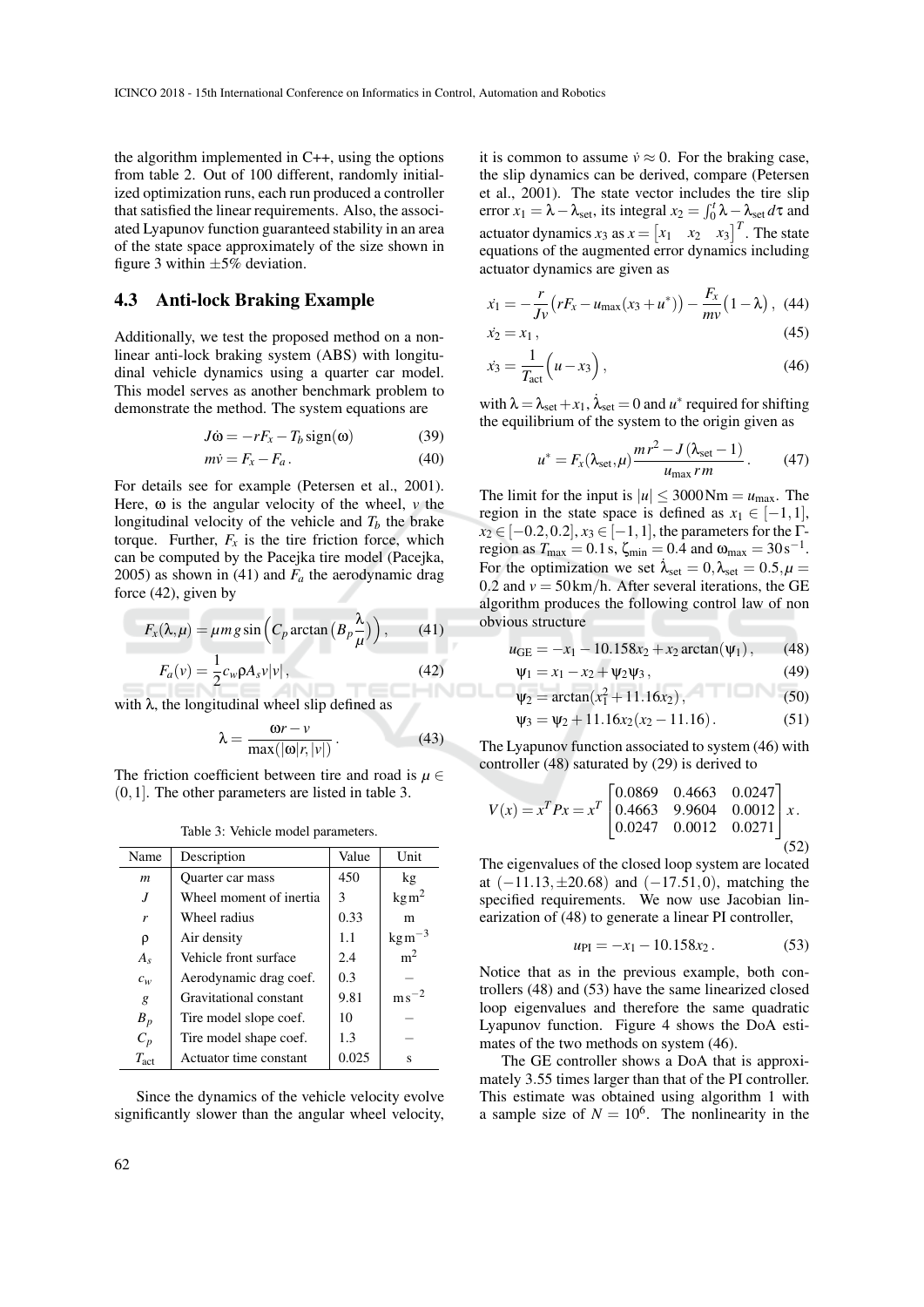

Figure 4: Comparison of domains of attraction.

control law (48) seems to be beneficial for increasing the guaranteed DoA in this case. Additionally, we evaluate the nonlinear controller on the original system (40). For the simulation, the controller (48) is discretized with a sample time of 10 ms and acts as a limiter for the brake force commanded by the driver. The integrator state  $x_2$  is fed back with antiwindup. Furthermore, we add Gaussian white noise with a signal-to-noise ratio of 50 dB to both ω and *v* in order to simulate measurement noise. Communication delay is modeled with a time delay of 10 ms for both the actuator and the sensors. The simulation starts at  $v = 130 \text{ km/h}$  and  $\lambda = 0$  on dry asphalt with  $\mu = 1$ . The driver starts braking at  $t = 0$  with 40% braking force. At  $t = 1$ s, the friction coefficient of the road drops to  $\mu = 0.2$  (snow). Therefore, the setpoint is changed to  $\lambda_{\text{set}} = -3\%$ . The controller gets activated at  $t = 1.02$  s, 20 ms after the event at  $t = 1$  s. Figure 5 shows the wheel slip  $\lambda$  as well as  $\lambda_{\text{set}}$ ,  $v$ ,  $\omega$ and the control signal  $T_b$ . The controller (48) identified by the GE algorithm successfully stabilizes the nonlinear wheel dynamics. The wheel slip reaches a peak value of  $\approx 40\%$ . The controller prevents the wheels from decelerating further and therefore prevents locking of the wheels.

One optimization run took again approximately 30 seconds on average. Figure 6 shows an example error evolution of the best individual during one optimization run. It can be seen there that the linear requirements are fulfilled at generation 281, where  $\phi \le 1$  according to (28a) and (28b). At this point, the constraints (27e)-(27i) are satisfied, as the poles of the linearized closed loop system are located in the specified Γ-region. Therefore, the Lyapunov equation (27f)-(27g) is guaranteed to have a unique solution and a positive definite  $V(x)$  can be generated. From thereon, the size of the guaranteed domain of attraction is increased over the subsequent generations.



Figure 5: Simulation of the tire slip controller (48).



Figure 6: Example error evolution during the optimization.

Again, we evaluated the method for 100 different, randomly initialized optimization runs, using the parameters from table 2 for the GE algorithm. As for the nonlinear oscillator benchmark system from section 4.2, each run produced a controller that placed the poles of the linearized closed loop system in the desired Γ-region. This was despite the fact that all runs started with all, or at least some of the poles being located outside of the Γ-region. The distance of the poles to the centroid of the Γ-region was successfully used as a performance measure for pole placement. The average fitness achieved over all 100 optimization runs was 0.4419 with a variance of 0.0662.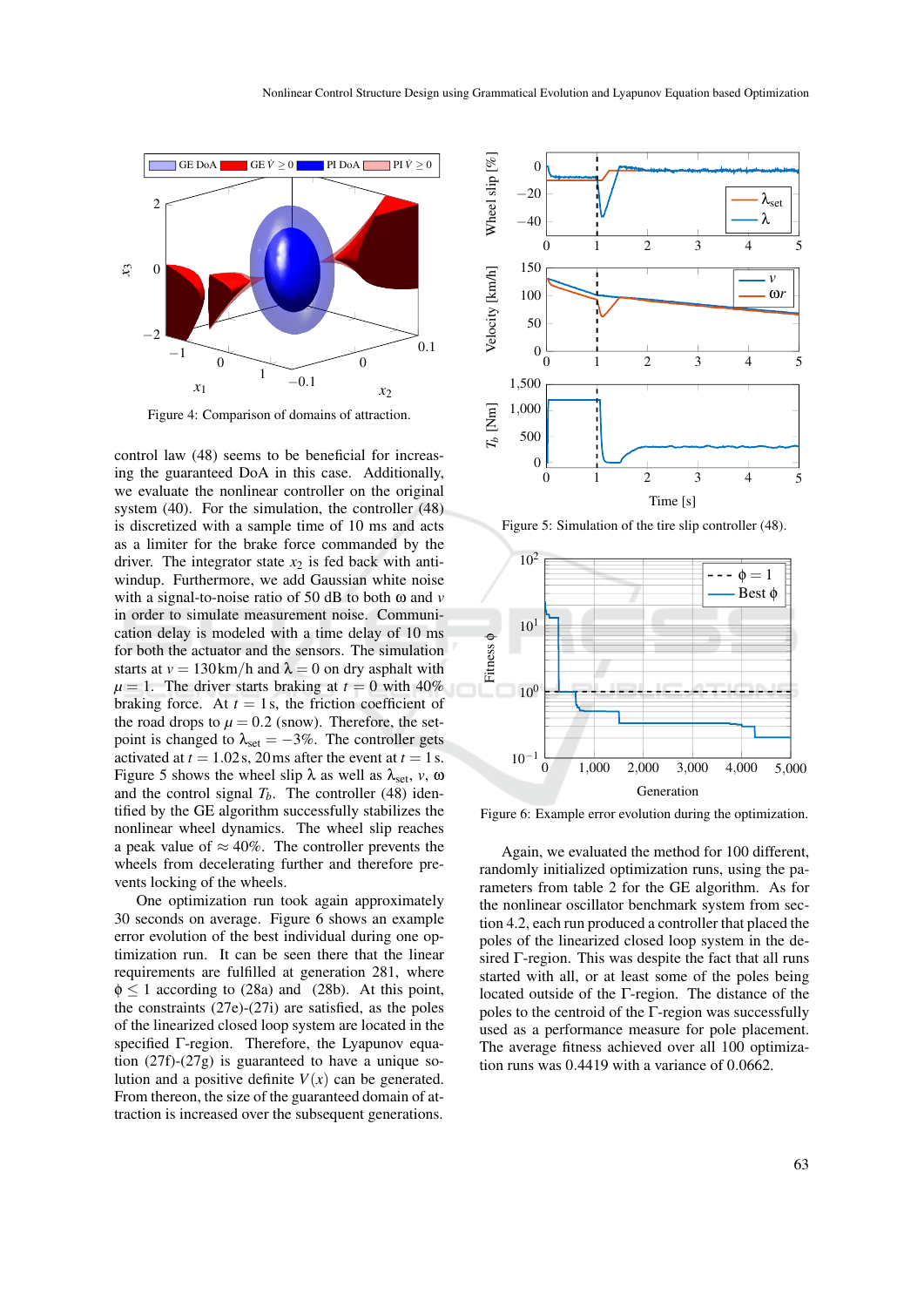## 5 CONCLUSION

A new method for controller synthesis based on grammatical evolution has been proposed. We derived an explicit formula for the centroid of the considered stability region used for pole placement and integrated it into a GE optimization algorithm. Additionally, the GE algorithm was extended to maximize the guaranteed domain of attraction by using Monte Carlo integration in order to solve a bilevel optimization problem. On the considered nonlinear oscillator system and the ABS control system, the method showed convincing performance for maximizing the guaranteed domain of attraction while satisfying the specified constraints. For the ABS system, the generated controller was validated by simulation. One limitation of the presented approach is that it is computationally expensive such that it cannot be applied as an online optimization method.

Future work can extend the proposed approach in different directions. One possibility is to include further linear performance measures into the optimization process. For example, the parameter space approach (Ackermann et al., 2002) provides measures to ensure robustness of the controller with respect to uncertain parameters for the linearized system. Also, different Γ-regions than the proposed one might be used for the optimization. Further, it would be interesting to evaluate more algorithms for estimating the domain of attraction, for example using a sampling algorithm with memory as proposed in (Najafi et al., 2016). Also, the MIMO (multi-input, multioutput) case could be investigated. Finally, one could remove the assumption of a quadratic Lyapunov function and let the GE algorithm search for the structure of both the Lyapunov function and the control laws at the same time. However, as mentioned in remarks 4 and 5, ensuring positive definiteness in this general setup might be challenging. Future work could therefore focus on creating algorithms that can reliably detect positive semi-definiteness of general, nonquadratic Lyapunov functions.

The presented approach is applicable for nonlinear control synthesis for a large range of nonlinear systems with different types of nonlinearities. Input constraints and performance specifications adopted from linear control theory can be incorporated into the control design process. In general, the system order is not restricted. The method presents a nonlinear control structure design tool which is applicable to a variety of practical applications. Results suggest that reasonable stability guarantees are achieved with the combination of structural control law optimization and domain of attraction maximization.

## REFERENCES

- Ackermann, J., Blue, P., Bünte, T., Güvenc, L., Kaesbauer, D., Kordt, M., Muhler, M., and Odenthal, D. (2002). *Robust control: the parameter space approach*. Springer Science & Business Media.
- Backus, J. W. (1959). The syntax and semantics of the proposed international algebraic language of the Zurich ACM-GAMM conference. *Proceedings of the International Conference on Information Processing*.
- Banks, C. (2002). Searching for Lyapunov functions using genetic programming. Virginia Polytech Institute and State University, Blacksburg, Virginia. Available online (last visit 24/05/2018): http://www.aerojockey.com/files/lyapunovgp.pdf.
- Bartels, R. H. and Stewart, G. (1972). Solution of the matrix equation  $AX + XB = C$ : Algorithm 432. *Communications of the ACM*, 15(9):820–826.
- Chen, P. and Lu, Y.-Z. (2011). Automatic design of robust optimal controller for interval plants using genetic programming and Kharitonov theorem. *International Journal of Computational Intelligence Systems*, 4(5):826–836.
- Chen, Z., Mi, C. C., Xiong, R., Xu, J., and You, C. (2014a). Energy management of a power-split plug-in hybrid electric vehicle based on genetic algorithm and quadratic programming. *Journal of Power Sources*, 248:416–426.
- Chen, Z., Yuan, X., Ji, B., Wang, P., and Tian, H. (2014b). Design of a fractional order PID controller for hydraulic turbine regulating system using chaotic nondominated sorting genetic algorithm II. *Energy Conversion and Management*, 84:390–404.
- Chilali, M. and Gahinet, P. (1996). *H*∞ design with pole placement constraints: an LMI approach. *IEEE Transactions on automatic control*, 41(3):358–367.
- Cupertino, F., Naso, D., Salvatore, L., and Turchiano, B. (2002). Design of cascaded controllers for DC drives using evolutionary algorithms. In *Evolutionary Computation, 2002. CEC'02. Proceedings of the 2002 Congress on*, volume 2, pages 1255–1260. IEEE.
- Doyle, J., Primbs, J. A., Shapiro, B., and Nevistic, V. (1996). Nonlinear games: examples and counterexamples. In *Decision and Control, 1996., Proceedings of the 35th IEEE Conference on*, volume 4, pages 3915–3920. IEEE.
- Gholaminezhad, I., Jamali, A., and Assimi, H. (2014). Automated synthesis of optimal controller using multiobjective genetic programming for two-mass-spring system. In *Robotics and Mechatronics (ICRoM), 2014 Second RSI/ISM International Conference on*, pages 041–046. IEEE.
- Giesl, P. and Hafstein, S. (2015). Review on computational methods for Lyapunov functions. *Discrete and Continuous Dynamical Systems, Series B*, 20(8):2291– 2337.
- Glover, F. W. and Kochenberger, G. A. (2006). *Handbook of metaheuristics*, volume 57. Springer Science & Business Media.